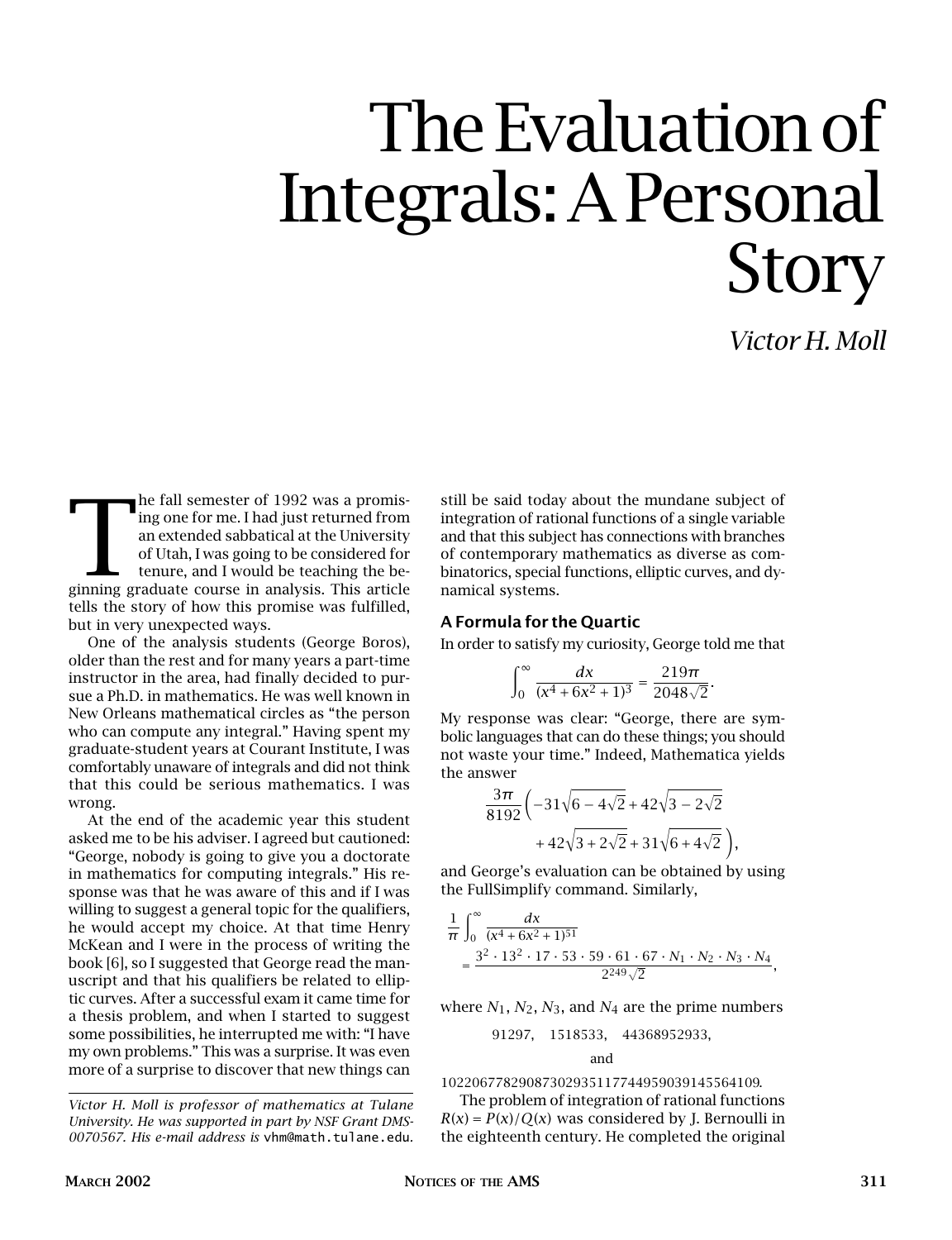attempt by Leibniz to find a general partial fraction decomposition of *R*(*x*). The main difficulty associated with this procedure is to obtain a complete factorization over the real numbers of the denominator *Q*(*x*). Once this is known, the partial fraction decomposition of  $R(x)$  can be computed. The fact is that the primitive of a rational function is always elementary: it consists of a *rational part* (a new rational function) and a *transcendental part* (the logarithm of a second rational function). In his classic monograph [5], G. H. Hardy states: "The solution of the problem (of definite integration) in the case of rational functions may therefore be said to be complete; for the difficulty with regard to the explicit solution of algebraical equations is one not of inadequate knowledge but of proved impossibility." He goes on to add: "It appears from the preceding paragraphs that we can always find the rational part of the integral, and can find the complete integral if we can find the roots of  $Q(x) = 0.$ "

But knowing that a problem admits a solution in principle is not the same as being able to compute the solution. The symbolic evaluations of integrals may take considerable time. The second example above took around seventeen minutes to compute. The Mathematica manual states that "definite integrals that involve no singularities are mostly done by taking limits of the indefinite integrals. Many other definite integrals are done using Marichev-Adamchik Mellin transform methods. The results are often initially expressed in terms of the Meijer *G* functions, which are converted into hypergeometric functions using Slater's Theorem and then simplified." Thus it is not entirely clear what Mathematica is doing to compute these integrals. Details can be found in [1]. I became intrigued about George's methods, which were based upon the following result.

*Theorem. Let a >* −1 *and let m be a natural number. Then the integral*

$$
N(a; m) := \int_0^\infty \frac{dx}{(x^4 + 2ax^2 + 1)^{m+1}}
$$

*is given by*

$$
\frac{\pi 2^{-m-3/2}}{(a+1)^{m+1/2}} \sum_{j=0}^{m} \binom{2m+1}{2j} (a+1)^j
$$
  
 
$$
\times \sum_{k=0}^{m-j} \binom{m-j}{k} \binom{2k+2j}{k+j} 2^{-3(k+j)} (a-1)^k.
$$

The proof is elementary and employs Wallis's integral formula

(1)  $\int_0^{\pi/2}$  $\int_0^{\pi/2} \cos^{2n} \varphi \, d\varphi = \left(\frac{2n}{n}\right)$ *n*  $\int \frac{\pi}{2^{2n+1}}$ . The reader is invited to compare the expression given in the theorem with the expression obtained by residues.

The structure of *N*(*a*; *m*) now became clear. In particular

$$
P_m(a) := \frac{2^{m+3/2}(a+1)^{m+1/2}}{\pi} N(a;m)
$$

is a polynomial in *a* of degree *m*. The theorem implies that the coefficient  $d_l(m)$  of the term  $a^l$  in the polynomial  $P_m(a)$  is a triply indexed sum of expressions that are products of binomial coefficients, powers of 1*/*2, and plus or minus signs. The first few polynomials are

$$
P_0(a) = 1,
$$
  
\n
$$
P_1(a) = \frac{1}{2}(2a + 3),
$$
  
\n
$$
P_2(a) = \frac{3}{8}(4a^2 + 10a + 7),
$$
  
\n
$$
P_3(a) = \frac{1}{16}(40a^3 + 140a^2 + 172a + 77),
$$
  
\n
$$
P_4(a) = \frac{5}{128}(112a^4 + 504a^3 + 876a^2 + 708a + 231).
$$

The fear of *reinventing the wheel* now appeared. It was quite possible that the polynomials  $P_m(a)$ were well known. We<sup>1</sup> wondered if there is a simple expression for the polynomials *Pm*(*a*) and whether all their coefficients are positive. Colleagues told us that the  $P_m(a)$  must be expressible in terms of hypergeometric functions, but an initial search in standard integral tables did not find our quartic integral. Responding to an inquiry about the coefficients  $d_l(m)$ , Doron Zeilberger replied: "…the triple sum that you have does not seem to have a closed form in both *m* and *l*. For a fixed  $m - l = p$ , it does, but as p gets bigger, the 'closed form' gets uglier." Encouraged by this, we searched for a proof that  $d_l(m) > 0$ .

## **Ramanujan, Double Square Root, and Positivity**

The proof of positivity appeared from a most unexpected place. It turns out that there is a con-  $\sqrt{a} + \sqrt{1+c}$  at *c* = 0 and the polynomial *P<sub>m</sub>*(*a*). nection between the Taylor series of *h*(*c*) = This and a theorem of Ramanujan yield a simple formula for the coefficients  $d_l(m)$ .

The evaluation of the quartic integral described in the previous section gives, in particular,

$$
\int_0^\infty \frac{dx}{bx^4 + 2ax^2 + 1} = \frac{\pi}{2\sqrt{2}} \frac{1}{\sqrt{a + \sqrt{b}}}.
$$

While playing around with the parameters, we noticed that the derivatives of  $h(c)$  at  $c = 0$  can be evaluated in terms of the quartic integrals. The fact is

<sup>1</sup>*By now it was* we*.*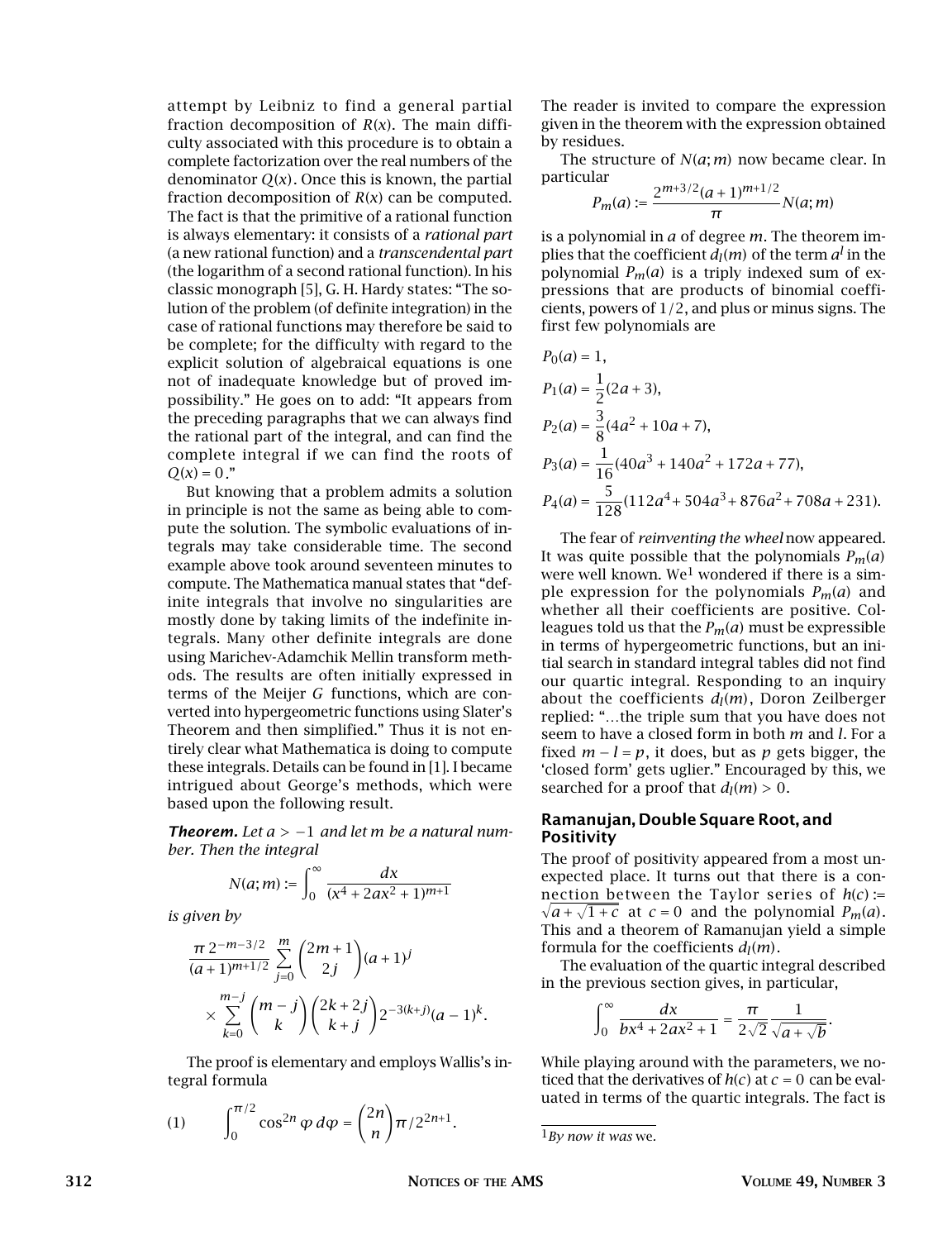

that the integrals *N*(*a*; *k*) are *essentially the coefficients of the Taylor expansion of the double square root*  $h(c)$  at  $c = 0$ .

 $\sqrt{a} + \sqrt{1+c}$ , for c in a neighborhood of the origin, **Theorem.** The Taylor series expansion of  $h(c) =$ *is given by*

$$
h(c) = \sqrt{a+1} + \frac{1}{\pi \sqrt{2}} \sum_{k=1}^{\infty} \frac{(-1)^{k-1}}{k} N(a; k-1) c^{k}.
$$

This expansion appears in several classical analysis texts in the particular cases  $a = 1$  and  $c = a^2$ .

The next piece of the puzzle appeared from Ramanujan's work. In particular, Ramanujan's Master Theorem connects the coefficients of a Taylor expansion

$$
F(c) = \sum_{n=0}^{\infty} \frac{(-1)^n}{n!} \varphi(n) c^n
$$

with the moments

$$
M_n = \int_0^\infty c^{n-1} F(c) \, dc
$$

of the function *F* via  $M_n = (n-1)! \varphi(-n)$ . Observe that the application of the theorem requires extending the Taylor coefficients  $\varphi(n)$  from  $n \geq 0$  to *n <* 0. Details of this theorem can be found in Berndt's first volume on Ramanujan's Notebooks [3]. We can apply the theorem to an appropriate derivative of *h*(*c*) to establish a relation between the original quartic integral *N*(*a*; *m*) and a new family of integrals

$$
B_m(a) := \int_0^\infty \frac{x^{m-1} \, dx}{(a + \sqrt{1 + x})^{2m+1/2}}.
$$

Indeed, Ramanujan's Master Theorem yields

$$
B_m(a) = \frac{2^{6m+3/2}}{\pi} \left[ m \binom{4m}{2m} \binom{2m}{m} \right]^{-1} N(a; m),
$$

so we now need to evaluate  $B_m(a)$ . A simple change of variables shows that an evaluation of  $B_m(a)$  follows from one for the derivatives of the function



**Figure 1: Zeros of the polynomial**  $P_{75}$ . **Figure 2: Zeros of the polynomials**  $P_m$ ,  $1 \le m \le 50$ .

 $u(u^2 - 1)^{m-1}$  at  $u = 1$ . To establish the values of these derivatives, we need the following identity for binomial coefficients:

$$
\sum_{j\geq 0} (-1)^k \binom{m-1}{j} \binom{2m-2j-1}{k+m-1}
$$

$$
= 2^{m-k-1} \frac{k+m}{m} \binom{m}{k}.
$$

This identity can be verified by using the powerful WZ-method described in [7]. We conclude that

(2)

$$
P_m(a) = 2^{-2m} \sum_{k=0}^{m} 2^k {2m - 2k \choose m - k} {m + k \choose m} (a + 1)^k,
$$

so now the coefficients  $d_l(m)$ , given by the expression

$$
(3) \qquad 2^{-2m}\sum_{k=l}^{m}2^{k}\binom{2m-2k}{m-k}\binom{m+k}{m}\binom{k}{l},
$$

are clearly positive.

The expression (3) provides an efficient evaluation of  $d_l(m)$  if *l* is close to *m*. The natural question of formulas that work well when *l* is small produced an unexpected and interesting problem. An elementary calculation yields the existence of polynomials  $α_l$  and  $β_l$  of degrees *l* and  $l-1$ , respectively, such that  $d_l(m)$ *l*! $m!2^{m+l}$  can be written in the form

$$
\alpha_l(m) \prod_{k=1}^m (4k-1) - \beta_l(m) \prod_{k=1}^m (4k+1).
$$

We have conjectured that both families of polynomials have all their zeros on the line where  $Re m = -1/2$ .

The graphs of the zeros of *Pm*(*a*) suggest some questions about their location. Figure 1 shows the zeros of  $P_{75}(a)$  and Figure 2 shows the zeros of all the polynomials  $P_m(a)$  from  $m = 1$  to  $m = 50$ .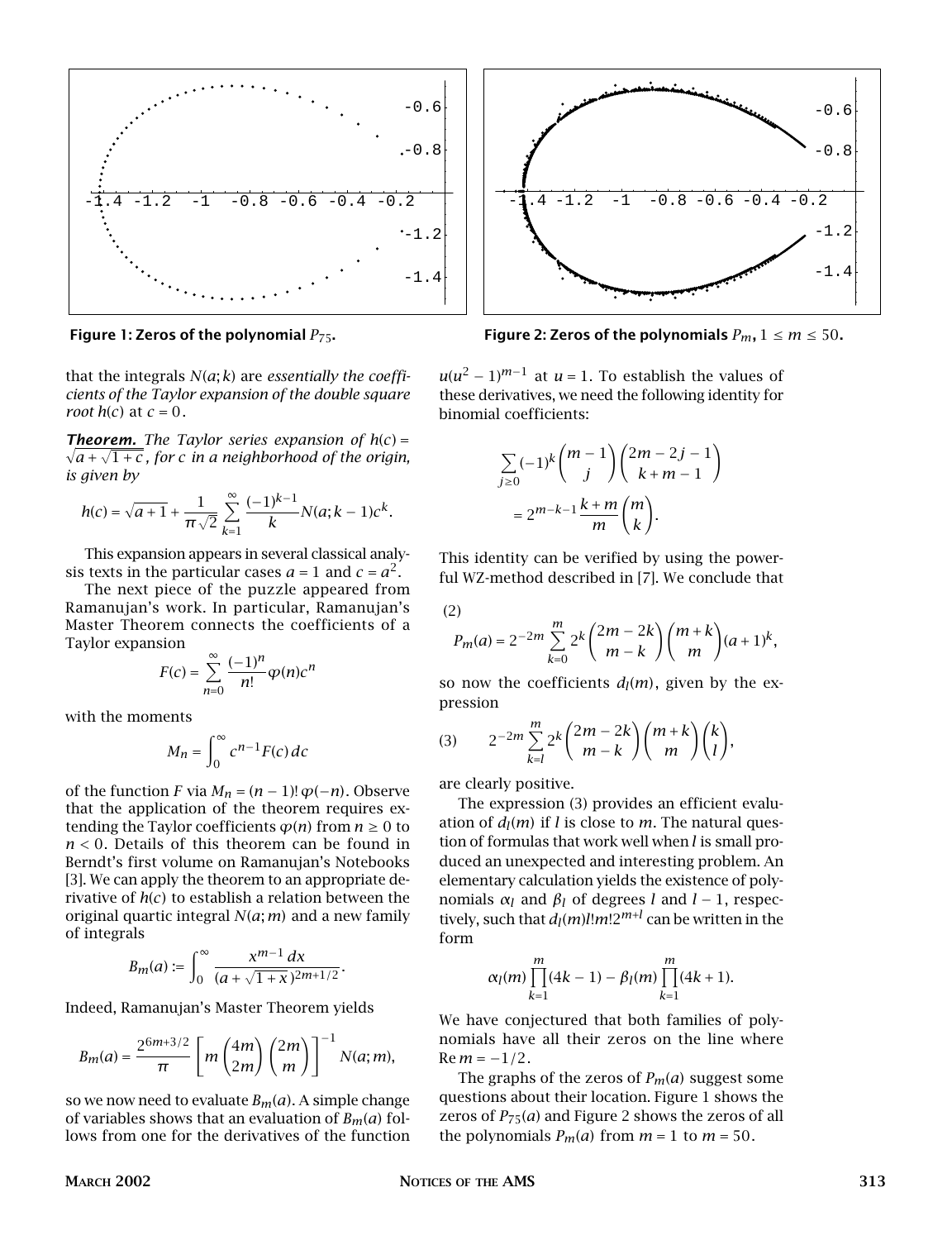## **The Hypergeometric Connection**

At this point it was clear to us that we should provide a proof of the formula (2) for *Pm*(*a*) based on the theory of special functions. A more careful examination of standard integral tables yielded the formula

$$
\begin{aligned} &\int_0^\infty \frac{z^{\nu-1}\,dz}{(z^2+2az+1)^{\mu+1/2}} \\ &=\frac{2^\mu \Gamma(1+\mu)B(-\nu+2\mu+1,\nu)P_\mu^{-\mu}(\alpha)}{(a^2-1)^{\mu/2}}, \end{aligned}
$$

[4, 3.252.11], where *B* is the classical beta integral and  $P_v^{\mu}(z)$  is the associated Legendre function. Using the hypergeometric representation of the latter, we can rewrite the right-hand side as

$$
\left(\frac{2}{a+1}\right)^{\mu} B(2\mu+1-\nu,\nu)
$$
  
 
$$
\times 2F_1 \left[\nu-\mu, 1+\mu-\nu; 1+\mu; \frac{1-a}{2}\right].
$$

The expression (2) now follows directly but with an extra bonus: the polynomials  $P_m(a)$  are part of the Jacobi family

$$
P_m^{(\alpha,\beta)}(a) = \sum_{k=0}^m (-1)^{m-k} {m+\beta \choose m-k}
$$

$$
\times {m+k+\alpha+\beta \choose k} \left(\frac{a+1}{2}\right)^k
$$

corresponding to the parameter values  $\alpha = m + 1/2$ and  $\beta = -(m+1/2)$ .

It is safe to say that we would never have found the connection between the quartic integrals and the Taylor expansion of the double square root had we known the most basic results in hypergeometric functions. *Ignorance is bliss*.

## **Wallis's Formula and Landen Transformations**

Wallis's integral formula (1) is completely elementary and is usually proved by showing that

$$
J_n := \int_0^{\pi/2} \cos^{2n} \varphi \, d\varphi
$$

satisfies the recurrence  $J_n = \frac{2n-1}{2n} J_{n-1}$ . The recurrence can be used to generate values of *Jn* for small *n* from which one can *guess* a general formula. The proof of Wallis's formula is thus reduced to checking the guessed formula in the recurrence.

We stumbled upon a different proof while trying to compute the integral of a rational function. First observe that

$$
J_n = \int_0^{\pi/2} \left(\frac{1+\cos 2\varphi}{2}\right)^n d\varphi.
$$

Now introduce  $\psi = 2\varphi$ , expand the power, and simplify the result by observing that the odd powers of cosine integrate to zero. Hence

$$
J_n = 2^{-n} \sum_{k=0}^{\lfloor n/2 \rfloor} \binom{n}{2k} J_k.
$$

As before one can use this expression to generate values of  $J_n$  and guess the formula

$$
J_n = \binom{2n}{n} \pi / 2^{2n+1}.
$$

The critical point of an inductive proof is the identity

$$
(4) \qquad \sum_{k=0}^{\lfloor n/2 \rfloor} 2^{-2k} {n \choose 2k} {2k \choose k} = 2^{-n} {2n \choose n}.
$$

Now comes the WZ-method to the rescue, for the identity (4) is precisely the first example used in [7, p. 113] to explain that procedure. Wilf and Zeilberger informed me that they do not recall why they chose this example.

The method of proof described above (double the angle, expand, and use the vanishing of odd powers) yielded an unexpected transformation when applied to integrals of higher degree. This requires a little bit of background. The *Landen transformation a* → (*a* + *b*)/2 and *b* →  $\sqrt{ab}$  leaves the elliptic integral

$$
\int_0^{\pi/2} \frac{d\theta}{\sqrt{a^2 \cos^2 \theta + b^2 \sin^2 \theta}}
$$

invariant, and iteration of this transformation produces, in the limit, the celebrated *arithmeticgeometric mean* AGM(*a, b*). It turns out that we can find an analogous transformation to help evaluate integrals of rational functions that are even. Here is an example of such a transformation in the case of degree 6. Let

$$
U = \int_0^\infty \frac{b_0 x^4 + b_1 x^2 + b_2}{x^6 + a_1 x^4 + a_2 x^2 + 1} \, dx.
$$

Then the transformation

$$
a_1 \rightarrow \frac{9 + 5a_1 + 5a_2 + a_1a_2}{(a_1 + a_2 + 2)^{4/3}},
$$
  
\n
$$
a_2 \rightarrow \frac{a_1 + a_2 + 6}{(a_1 + a_2 + 2)^{2/3}},
$$
  
\n(5) 
$$
b_0 \rightarrow \frac{b_0 + b_1 + b_2}{(a_1 + a_2 + 2)^{2/3}},
$$
  
\n
$$
b_1 \rightarrow \frac{b_0(a_2 + 3) + 2b_1 + b_2(a_1 + 3)}{a_1 + a_2 + 2},
$$
  
\n
$$
b_2 \rightarrow \frac{b_0 + b_2}{(a_1 + a_2 + 2)^{1/3}}
$$

preserves the integral *U*. Moreover, the sequence  $(a_1^n, a_2^n)$  defined by iteration of (5) converges to (3*,* 3), and there is a value *L* such that the sequence  $(b_0^n, b_1^n, b_2^n)$  converges to  $(L, 2L, L)$  precisely when the initial integral converges. The invariance of *U* shows that  $U = L\pi/2$ .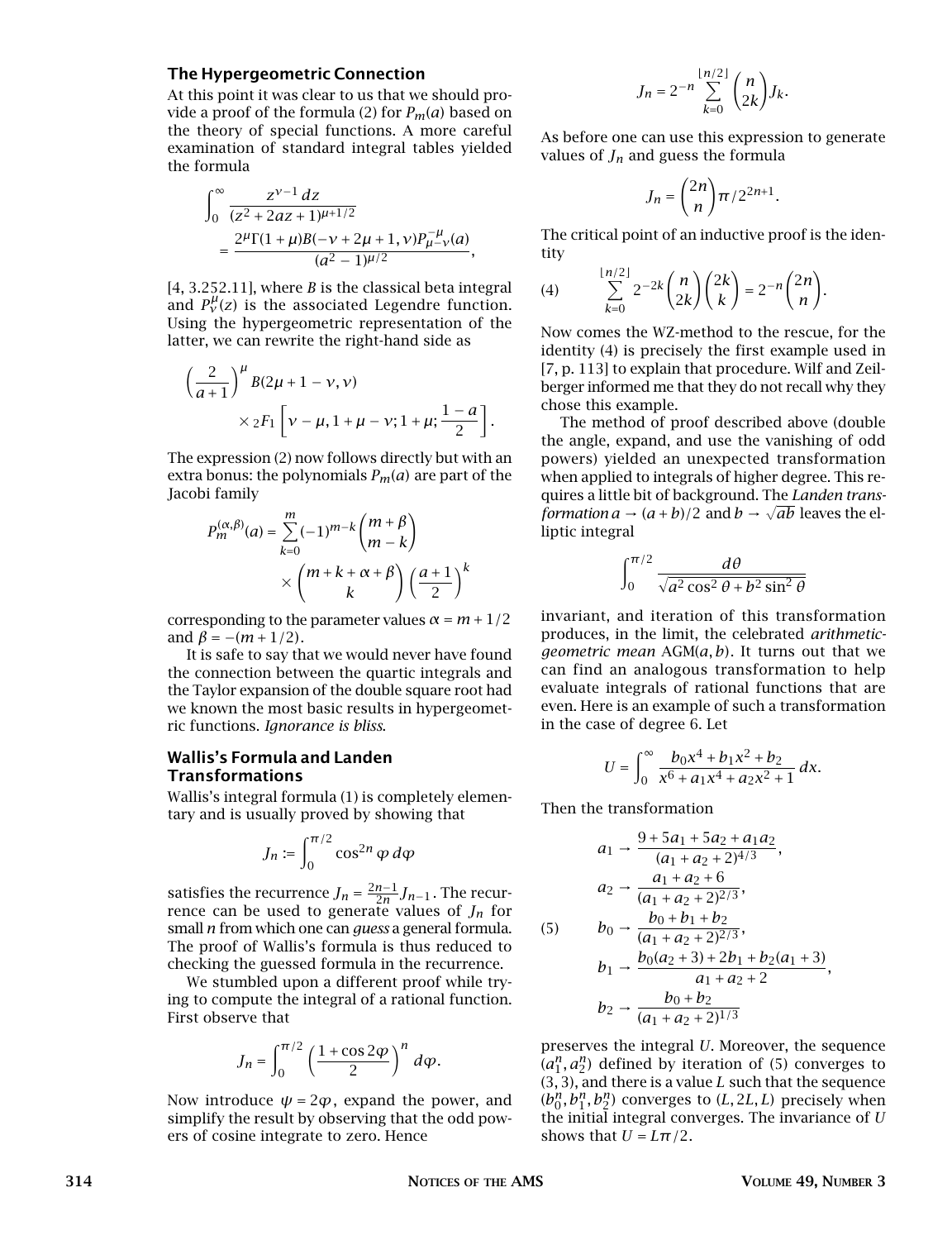One can produce formulas analogous to (5) for rational functions of any even degree, but very soon these expressions become unmanageable. The geometric fact is that these Landen transformations convert an even rational function into its direct image by the Newton map associated to the equation  $z^2 + 1 = 0$ . This interpretation yields a proof of convergence of the process. The fact is that the iterates of the rational Landen transformation converge precisely when the initial data produce a convergent integral.

In the example of degree 6, the determining quantity is the resolvent

$$
R(a_1, a_2) = 4a_1^3 + 4a_2^3 - 18a_1a_2 - a_1^2a_2^2 + 27.
$$

The locus of  $R(a_1, a_2) = 0$  consists of two connected components  $R_{\pm}$ . The curve  $R_{+}$  is in the first quadrant and contains the limiting point (3*,* 3). The integral *U* is finite precisely when  $R_-(a_1, a_2) > 0$ . There is also a dynamical interpretation. The first two equations in (5) form a planar dynamical system that has three fixed points, two of them on the resolvent curve. The point (3*,* 3) is an attractor, explaining in part the convergence of the iterates. The second critical point is a saddle point, and the curve  $R_-(a_1, a_2)=0$  is its stable manifold. The dynamics below this curve are quite complicated. Figure 3 shows the first 5*,* 000 iterates starting in this region.

A treatment of the elliptic Landen transformation appears in [6], so my original advice for George's qualifiers paid off.

# **The Integration of a General Rational Function**

The previous section gave some information about how to integrate the even rational functions. Our unsuccessful attempt to extend these methods to the general case produced an interesting map on the space of rational functions.

Consider the splitting of *R*(*x*) into its even and odd parts

$$
R_e(x) = \frac{R(x) + R(-x)}{2}
$$

and

$$
e(e(x)) = \frac{K(x) + K(-x)}{2}
$$

$$
R_o(x) = \frac{R(x) - R(-x)}{2}.
$$

Ignore the issue of convergence and integrate to produce

$$
\int_0^\infty R(x) dx = \int_0^\infty R_e(x) dx + \int_0^\infty R_o(x) dx.
$$

The integral of the even part can be analyzed, at least partially, by the methods already described. The integral of the odd part can be transformed to



**Figure 3: Dynamics associated with the rational Landen transformation.**

$$
\int_0^\infty R_o(x) dx = \frac{1}{2} \int_0^\infty \frac{R_o(\sqrt{x})}{\sqrt{x}} dx
$$

via  $x \to \sqrt{x}$ . The new integrand is again rational, and so we have produced a map  $\mathfrak F$  on the space of rational functions,

$$
\mathfrak{F}(R)(x)=\frac{R(\sqrt{x})-R(-\sqrt{x})}{2\sqrt{x}},
$$

with the property

$$
\int_0^\infty R(x) dx
$$
  
= 
$$
\int_0^\infty R_e(x) dx + \frac{1}{2} \int_0^\infty \mathfrak{F}(R)(x) dx.
$$

Observe that even though replacing *x* by  $\sqrt{x}$  decreases the degree of a function, the map  $\tilde{\mathfrak{F}}$  itself does not necessarily decrease the degree. The question of explicit integration of a rational function can be separated into two parts:

• explicit integration of even rational functions,

• properties of  $\mathfrak F$  related to integration.

The map  $\mathfrak F$  itself is an object worthy of study. In particular, the orbit  $\{\tilde{s}^{j}(R): j = 0, 1, 2, ...\}$ , starting at an arbitrary rational function *R*, is interesting. In order to keep the coefficients of the orbit under some control, we were led to study the orbit of a rational function with all its poles of modulus 1. The simplest case is the function  $x^{j}/(x^{a_1}-1)$ , where  $a_1$  is an odd integer. A simple calculation shows that

$$
\mathfrak{F}\left(\frac{x^j}{x^{a_1}-1}\right)=\frac{x^{\alpha_1(j)}}{x^{a_1}-1},
$$

where

$$
\alpha_1(j) = \begin{cases} (a_1 - 1 + j)/2 & \text{if } j \text{ is even,} \\ (j - 1)/2 & \text{if } j \text{ is odd.} \end{cases}
$$

In this case the study of the map  $\mathfrak F$  reduces to that of  $\alpha_1 : \mathbb{Z} \to \mathbb{Z}$ . The dynamics of  $\alpha_1$  are quite interesting: for any initial  $j \in \mathbb{Z}$ , the iterates  $\alpha_1^n(j)$ ,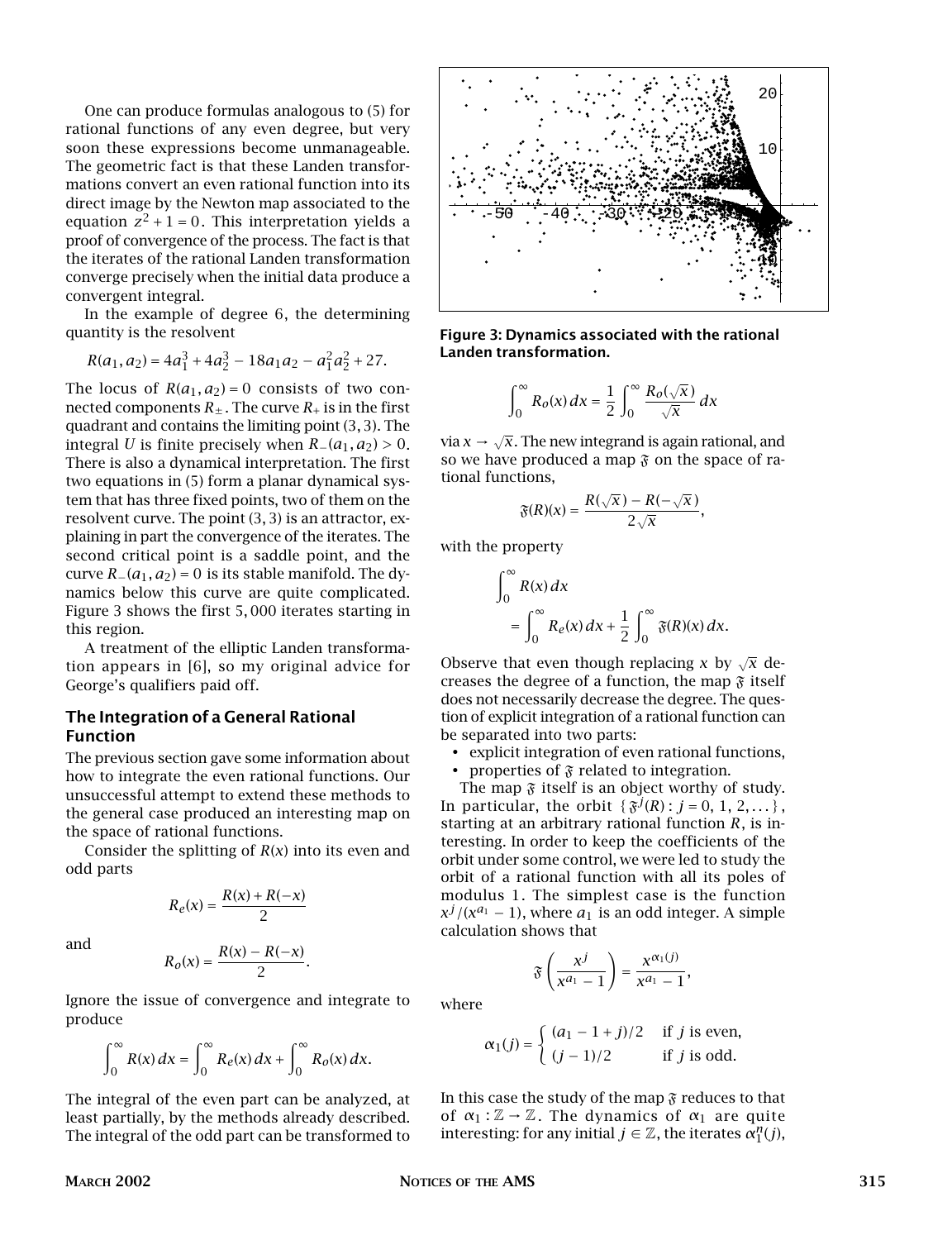*n* = 0, 1,… reach either the *invariant set* {0*,* 1*,*2*,..., a*<sub>1</sub> − 2} or the fixed-point set  $\{-1, a_1 - 1\}$  in a finite number of steps. On the invariant set, the *inverse* of *α*<sup>1</sup> is given by

$$
\begin{cases} 2k+1 & \text{if } 0 \le k \le (a_1-3)/2, \\ 2k+1-a_1 & \text{if } (a_1-1)/2 \le k \le a_1-2. \end{cases}
$$

This has amusing number theoretical consequences: if  $a_1$  is prime, then all orbits of  $\mathfrak F$  starting in the invariant set have the same length. Moreover, there is a single orbit if and only if 2 is a primitive root modulo  $a_1$ , that is, 2 is a generator of the group  $\{1, 2, \ldots, a_1 - 1\}$  under multiplication modulo  $a_1$ .

More generally, suppose *a*1*,...,am* are *odd integers*, and define

$$
T_m(x) := \prod_{k=1}^m (x^{a_k} - 1)
$$

and

$$
S_{m,j}(x) := \frac{x^j}{T_m(x)}.
$$

An elementary calculation shows that there are polynomials  $V_{p,j}(x)$  such that the iterates of  $\mathfrak F$ applied to *Sm,j* have the form

$$
\mathfrak{F}^{(p)}(S_{m,j})(x)=\frac{V_{p,j}(x)}{T_m(x)}
$$

*.*

In the summer of 2001, Roopa Nalam, an undergraduate at Tulane on her way to medical school, proposed the following result, which remains open.

*Conjecture.* Assume  $gcd(a_1, a_2, \ldots, a_m) = 1$ , and *let LC*(*P*) *denote the leading coefficient of a polynomial P*. *Then*

$$
\lim_{p \to \infty} \frac{V_{p,j}(x)}{LC(V_{p,j}(x))} \times \frac{(x-1)^m}{T_m(x)} = \frac{A_{m+1}(x)}{x},
$$

*where Am*(*x*) *is the Eulerian polynomial defined by the generating function*

$$
\frac{1-x}{1-x\exp[\lambda(1-x)]}:=\sum_{m=0}^\infty A_m(x)\frac{\lambda^m}{m!}.
$$

The situation in which  $gcd(a_1, \dots, a_m) \neq 1$ seems more complicated.

Many other aspects of  $\mathfrak F$  are quite interesting. For instance, every fixed point of  $\tilde{x}$  is a linear combination of functions of the form  $x^{q_j-1}/(1-x^{q_j})$ , where the  $q_i$  are odd integers. On the other hand, for each positive integer *n*, the rational functions of the form

$$
\sum_{k=1}^n x^{2^{k-1}-1} R_k(x^{2^k}),
$$

where  $R_1, \ldots, R_n$  are arbitrary rational functions, vanish after precisely *n* iterations of  $\mathfrak{F}$ .

## **Unimodality and Logconcavity**

The symbolic study of the coefficients  $d_l(m)$ , and in particular of their graph, suggested that these coefficients are *unimodal*. A finite sequence of real numbers  $\{d_0, d_1, \ldots, d_m\}$  is said to be unimodal if there is an index *m*∗, called the *mode* of the sequence, such that  $d_j$  increases up to  $j = m^*$  and decreases from then on. Our first proof of the unimodality of  $d_l(m)$  was elementary but long. Soon after, we were able to give a very simple criterion for unimodality: *If P*(*x*) *is a polynomial with positive nondecreasing coefficients, then P*(*x* + 1) *is unimodal with mode <sup>m</sup>*−<sup>1</sup> <sup>2</sup> . With the speed of electronic publishing, our simpler proof appeared before the original one.

A property stronger than unimodality is that of *logarithmic concavity* (or logconcavity for short), meaning that  $d_{j+1}d_{j-1}$  ≤  $d_j^2$ . We have conjectured that  $\{d_l(m): 0 \le l \le m\}$  is logconcave, but much more seems to be true. Define the operator

$$
\mathfrak{L}\left(\{d_j\}\right) := \{d_j^2 - d_{j+1}d_{j-1}\},\
$$

so that logconcave sequences are those positive sequences  $\{d_i\}$  for which  $\mathfrak{L}(\{d_i\})$  is also positive. We say that  $\{a_i\}$  is *infinitely logconcave* if  $\mathcal{L}^p(\{a_i\})$  is a positive sequence for every natural number *p*. The conjecture is that  $\{d_l(m)\}\$ is infinitely logconcave. The prototype sequence in issues of unimodality and logconcavity is the sequence of binomial coefficients. A reasonable first step would be to prove that  $\{n \choose k : 0 \le k \le n\}$  is infinitely logconcave.

## **SACNAS, SIMU, Puerto Rico, and Convergence of Landen**

The 1999 annual meeting of the Society for the Advancement of Chicanos and Native Americans (SACNAS) took place in Portland, Oregon. My colleague Ricardo Cortez has been involved with this association since his days as a graduate student. That year he had organized a special session for which he asked me to give a presentation.

At the end of my talk, two participants at the conference, Ivelisse Rubio and Herbert Medina, wanted to know if I would be interested in their REU (Research Experiences for Undergraduates) Program SIMU (Summer Institute in Mathematics for Undergraduates). They told me that the program has as a mission "to increase the number of Chicanos/Latinos and native Americans earning Master and Ph.D. degrees and pursuing research careers in the mathematical sciences." They invited me to direct a group of twelve students during the summer of 2000 at the University of Puerto Rico at Humacao. The idea sounded very interesting, so I agreed to do it. They warned me that "it is a lot of work." They were right. The program is structured so that there are lectures during the first three weeks, and students work on research projects for